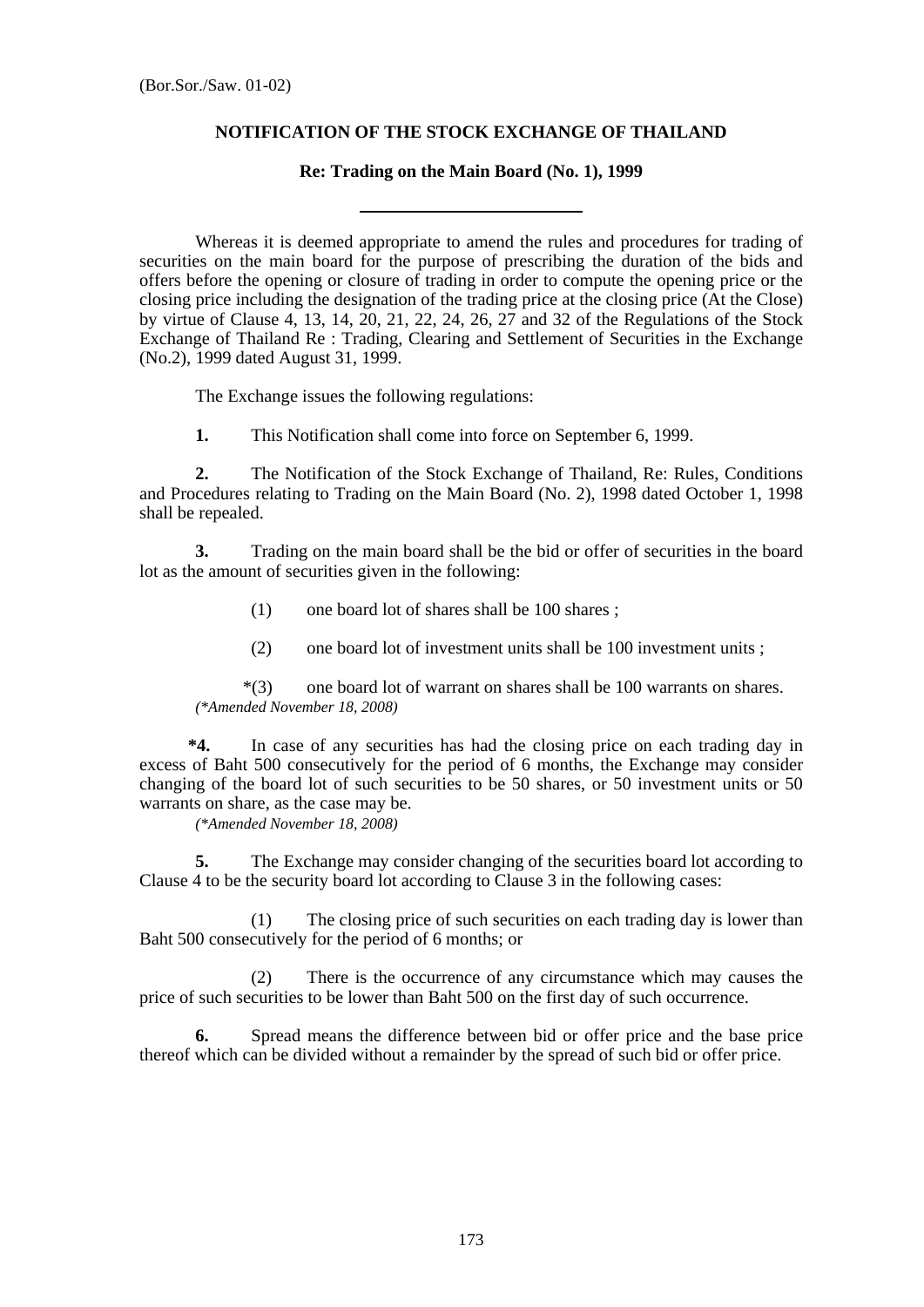\***7.** The base price and spread in Clause 6 shall be as follows:

| <b>Bid or Offer Price</b> |                                        |          | <b>Price Base</b> | <b>Spread</b> |
|---------------------------|----------------------------------------|----------|-------------------|---------------|
| Baht 2                    | or lower                               |          | $\boldsymbol{0}$  | $0.01$ Baht   |
| Baht 2                    | or higher but lower than               | Baht 5   | 2                 | $0.02$ Baht   |
| Baht 5                    | or higher but lower than               | Baht 10  | 5                 | $0.05$ Baht   |
| Baht 10                   | or higher but lower than               | Baht 25  | 10                | $0.10$ Baht   |
| Baht 25                   | or higher but lower than               | Baht 100 | 25                | $0.25$ Baht   |
| Baht 100                  | or higher but lower than               | Baht 200 | 100               | $0.50$ Baht   |
| Baht 200                  | or higher but lower than               | Baht 400 | 200               | $1.00$ Baht   |
| Baht 400                  | or higher<br>(*Amended March 17, 2009) |          | 400               | $2.00$ Baht   |

 **8.** A member may allow its authorized officer to record the particulars under Clause 9 according to a bid or offer received out of the daily trading hours in the computer system of such member, and have such computer system proceed to enter into the trading system for the purpose of bid or offer on the board within the time period prescribed under Clause 10 or Clause 11 or Clause 12.

 **9.** The recording of bid or offer on the main board into the trading system shall have at least the following particulars:

- (1) Name of securities;
- (2) Bid or offer price;
- (3) Quantity of securities;
- (4) Conditions of bid or offer (if any);
- (5) Category of trader;
- (6) Member's identification number;
- (7) Authorized officer's identification number;
- \*(8) Client ID;

 \*\*(9) Other particulars as stipulated by the Exchange. *(\*Amended November 18, 2008) (\*\*Added November 18, 2008)* 

 **10.** A member is able to make a bid or offer on the board before the opening trading in order to compute the opening price in the following time:

(1) first session : from 9.30 a.m. to the opening time of the first session ;

(2) second session : from 2.00 p.m. to the closing time of the second

session.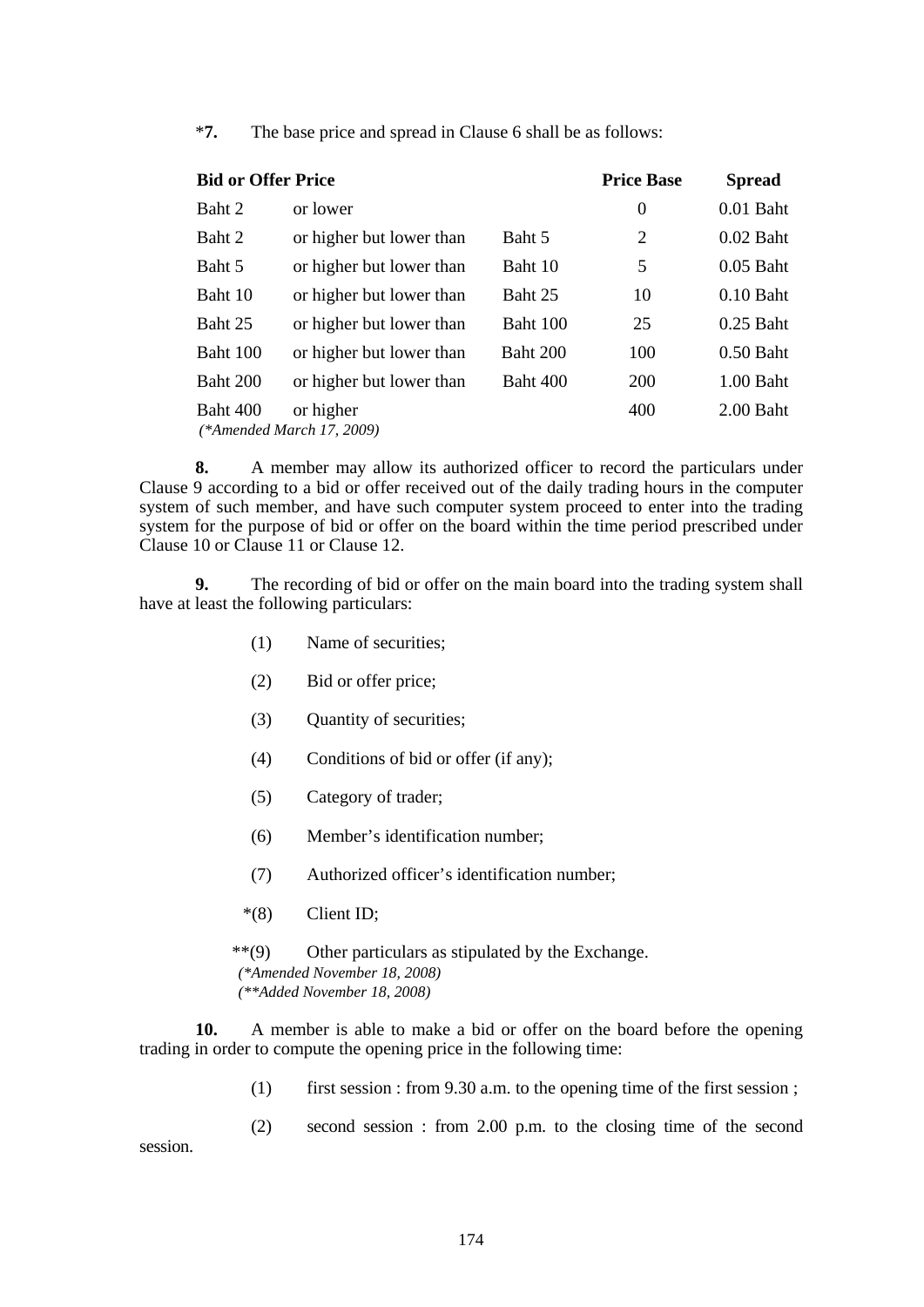**11.** A member is able to make a bid or offer on the board before the closure of the second session of trading in order to compute the closing price from 4.30 p.m. to the closing time of the second session.

**12.** The Exchange may change the time period under Clauses 10 and 11 or temporarily suspend it by notification to the members through the trading system.

\***13.** Each bid or offer of shares shall consist of not more than 10 million shares, and have a value of not more than Baht 500 million.

Each bid or offer of investment units shall consist of not more than 10 million investment units, and have a value of not more than Baht 500 million.

 \*\*Each bid or offer of warrants on shares shall consist of not more than 10 million warrants on shares, and have a value of not more than Baht 500 million.

*(\*Amended June 26, 2007.) (\*\*Amended November 18, 2008)* 

 **14**. In the case that the bid or offer order of a customer consist of securities over the limit in accordance with Clause 13, a member shall make bid or offer more than one bid or offer.

 A member shall not automatically use the computer system to make more than one bid or offer according to the first paragraph.

 $*15.$  (-) *(\*Amended June 26, 2007.)*   $*16.$  (-) *(\*Amended June 26, 2007.)* 

 **17.** The type of trader which shall be specified by the member in the bid or offer according to Clause 9 shall be categorized to the type and nominated by the letters as follows:

| <b>Type of Trader</b>                                            | <b>Nominated Letter</b> |
|------------------------------------------------------------------|-------------------------|
| Investment for the member's account                              |                         |
| Foreign Customer                                                 | F                       |
| Mutual fund managing company; banks; finance companies;          |                         |
| non-life insurance companies; life insurance companies; juristic |                         |
| person corporations; private funds; pension funds for            | М                       |
| government officials including provident funds                   |                         |
| Customers other than those 3 specified above                     |                         |

In the case of the bid or offer according to the bid or offer order received from the non-member securities company, it shall be categorized to the type and nominated by the letters as follows together with the identification number of the non-member securities company as designated by the Exchange.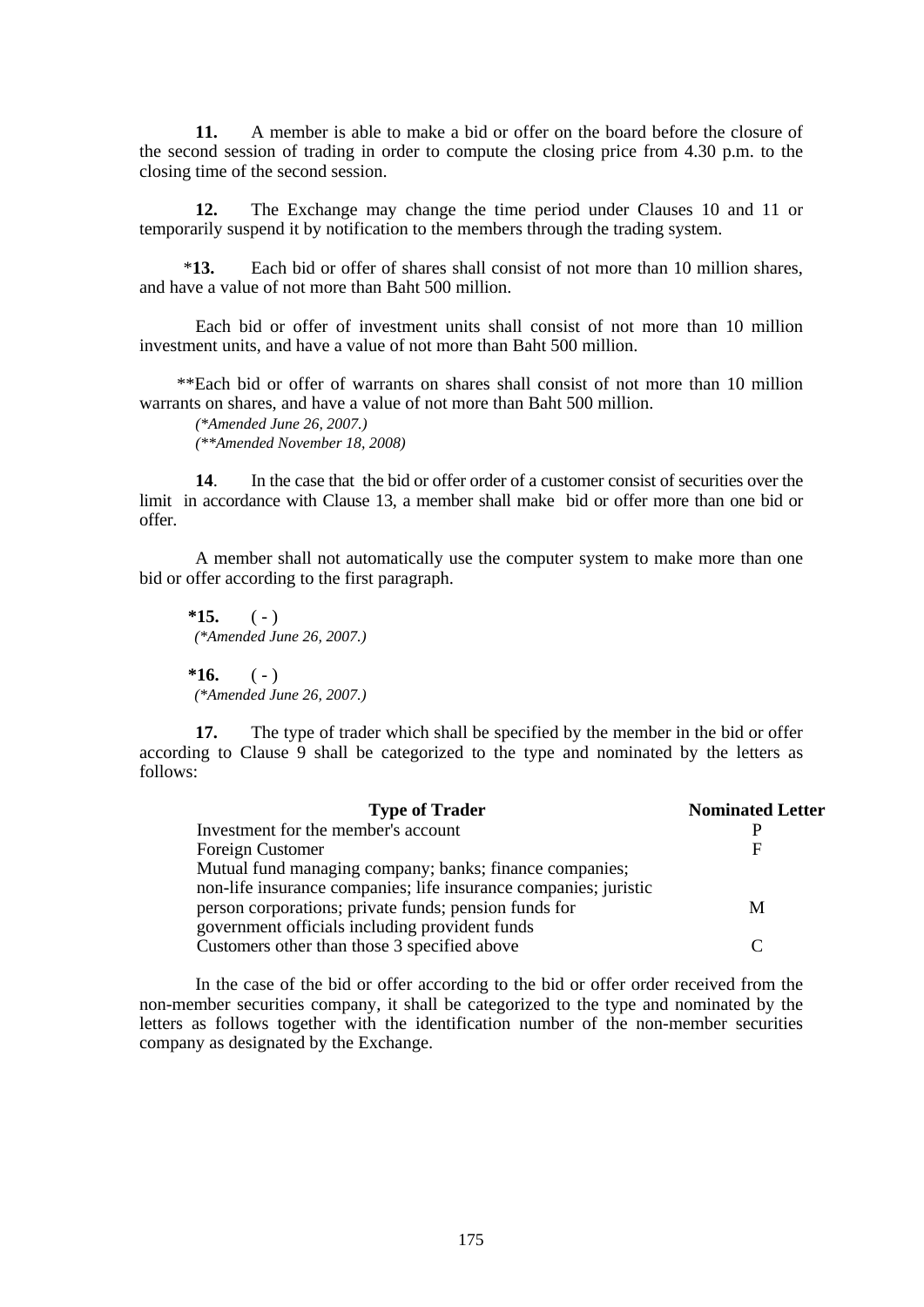| <b>Type of Trader</b>                                                                                                                                                                | <b>Nominated Letter</b> |
|--------------------------------------------------------------------------------------------------------------------------------------------------------------------------------------|-------------------------|
| Investment for the non-member's securities company                                                                                                                                   | S                       |
| Foreign Customer                                                                                                                                                                     | ( )                     |
| Mutual fund managing company; banks; finance companies;<br>non-life insurance companies; life insurance companies; juristic<br>person corporations; private funds; pension funds for |                         |
| government officials including provident funds                                                                                                                                       | U                       |
| Customers other than those 3 specified above                                                                                                                                         |                         |

 **18.** Prior to the commencement of daily trading, a customer may have a member make the bid or offer with the intent that the trading system arrange the trading according to such bid or offer at the opening price in accordance with the following rules:

 (1) A member shall indicate the nominated letter "ATO" in replacement of specifying the bid or offer price under Clause 9;

 \*(2) The bid or offer under this Clause shall be ranked the first before the bid or offer specified price. **Bid or offer at the ATO** 

*(\*Amended May 30, 2006)* 

 (3) If trading according to the bid or offer under this Clause cannot be carried out when daily trading is opened, such bid or offer shall be nullified.

 **19.** Prior to the closing time of the second session of daily trading from 4.30 p.m., a customer may have a member make the bid or offer with the intent that the trading system arrange the trading according to such bid or offer at the closing price in accordance with the following rules:

 (1) A member shall indicate the nominated letter "ATC" in replacement of specifying the bid or offer price under Clause 9;

 \*(2) The bid or offer under this Clause shall be ranked the first before the bid or offer specified price. **Bid or offer at the ATC** 

*(\*Amended May 30, 2006)* 

 (3) If trading according to the bid or offer under this Clause cannot be carried out when daily trading is closed, such bid or offer shall be nullified.

 **20.** During daily trading hours, a customer may have a member make the bid or offer with an intent that the trading system arrange the trading according to such bid or offer at the market price in accordance to the following rules:

 (1) A member shall indicate the nominated letters "MP" in lieu of specifying the bid or offer price under Clause 9;

 (2) It shall be deemed that the bid or offer under this Clause shall be the bid at the lowest offer price or offer at the highest bid price on the board, as the case may be;

 (3) If an amount of securities of such bid or offer still remains after the trading at the price in (2), it shall be deemed as the bid at the higher price and the offer at the lower price according to the succession shown on the board, as the case may be;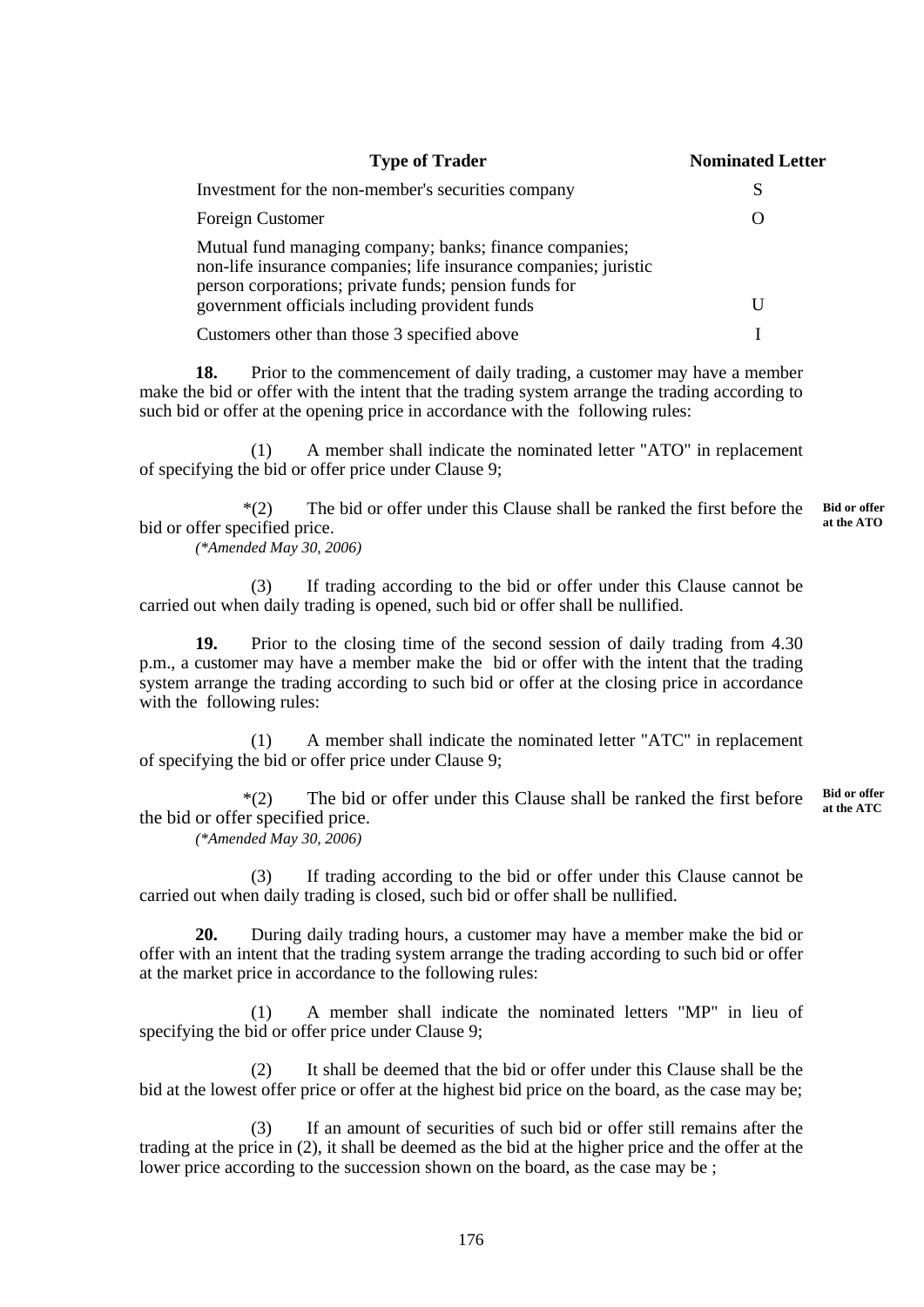(4) If an amount of securities of such bid or offer still remains after the trading in (3) and is no longer able to be traded, it shall be deemed as the bid at the higher price than the last trading price at one spread, or as the offer at the lower price than the last trading price at one spread, as the case may be.

 While there is no bid or offer made by specifying the fixed price on the board, a member may not bid or offer at the market price.

 **21.** The conditions for making of the bid or offer under Clause 9 shall be as prescribed and denominated by the following letters:

 (1) IOC means the bid or offer with the fixed prices whereby the customer wishes to trade through the trading system instantly pursuant to such bid or offer; if the trading cannot be carried out pursuant to such bid or offer, or, if there are remaining securities after such trading, such bid or offer shall be immediately nullified ;

 (2) FOK means the bid or offer with the fixed prices whereby the customer wishes to trade the entire amount of securities stated in such bid or offer through the trading system instantly; if the trading cannot be carried out at one time, such bid or offer shall be immediately nullified.

 **22.** A member may make one bid or offer by having the trading system automatically trade in volume (Publish Volume), provided that the member receives the following bid or offer order during the trading hours:

 (1) The subsequent bid or offer will be carried out when the prior bid or offer having been already traded, provided that the member shall separate the amount of securities for the bid or offer in at least 10 board lots each:

- (2) There are at least 10 board lots;
- (3) The bid or offer prices are fixed; and
- (4) The bid or offer is unconditional.

 In carrying out the above trading, the trading system shall manage to have an equal amount of securities in each bid or offer except the latest bid or offer where the amount of securities shall be equal to the remaining amount of securities.

 The member and customer shall agree to be bound by each bid or offer and at the time that each bid or offer is carried out by the trading system.

 \***23.** If a member makes one bid or offer by having the trading system automatically trade in volume (Published Volume), and there shall occur any of the following events, such bid or offer shall be nullified:

(1) the trading system cannot carry out the trading according to such bid or offer by 12.30 p.m. or 4.30 p.m.; or

(2) the securities in such bid or offer are subject to the posting of a H (Trading Halted) sign in accordance with the regulations of the Exchange regarding rules, conditions and procedures relating to temporary suspension of the trading of listed securities.

*(\*Amended June 26, 2007)*